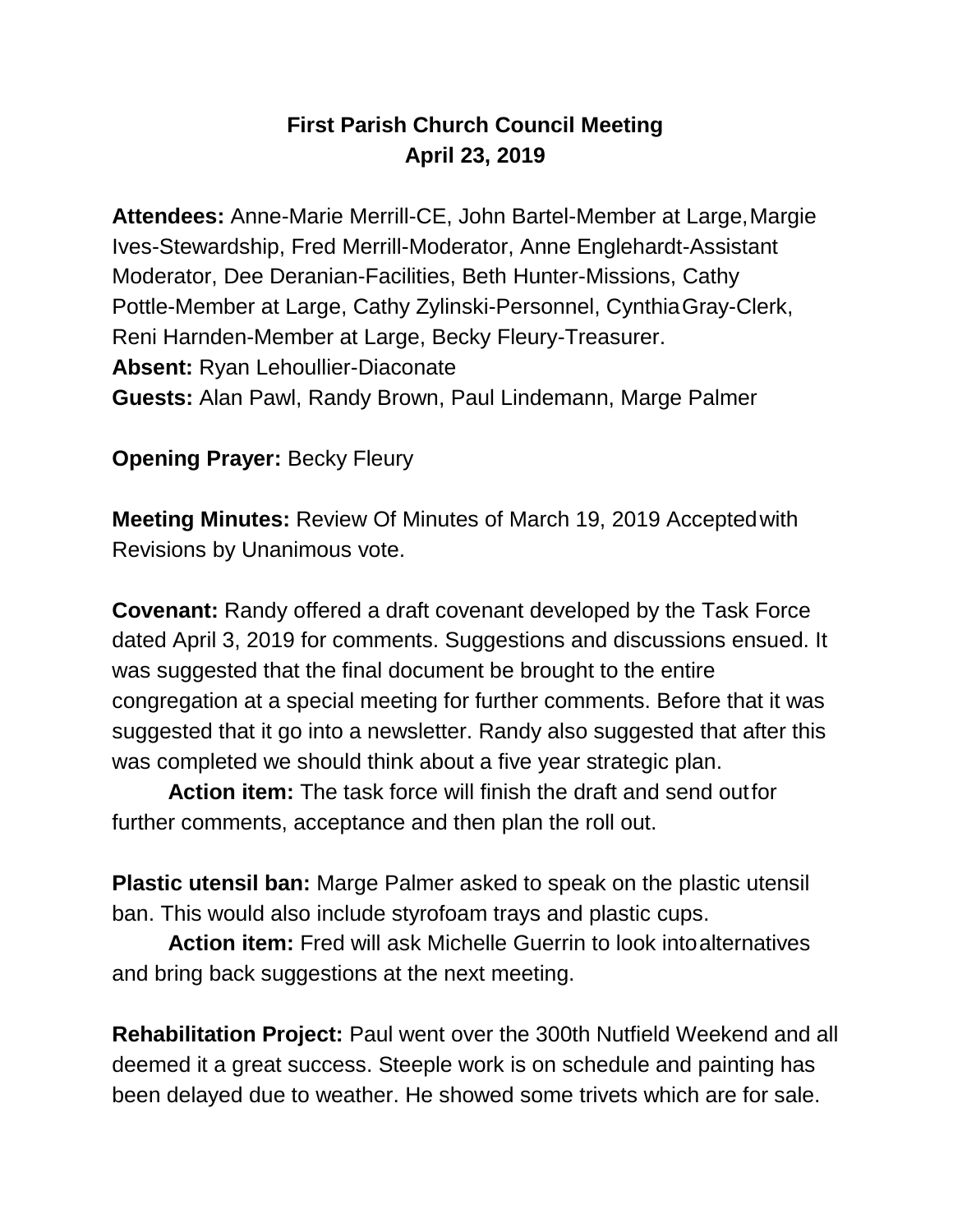Fundraising brought in around \$3000. As for the financials, there is a status meeting tomorrow, waiting for some invoices to come in.

**Action item:** We will be kept abreast of the project and thefinancials.

**By laws review:** Each board and committee have been asked to review their by-laws and comments will be compiled and presented by By Laws committee in June.

**Action item:** Each Council member should access our by-laws and present suggestions at the May meeting.

**Financial Statements:** Becky went over the Balance Sheet and Budget Sheets YTD. Pledges and plate offerings remain a little behind. There was a suggestion that we should see if a Venmo account would be advantageous.

**Action Item:** Becky will look into Venmo account.

**Pastors Report:** Deborah was not present but submitted her report in hard copy.

**Capital Campaign:** We need approximately \$1.2 million dollarsto complete all work.

**Action item:** Fred asks that we each come up with plans for how we are to raise this additional money. He expects that each Council member will be prepared to make suggestions at the May meeting.

**Member in Discernment:** Debbie Gline Allen is returning to college to get her Masters in Ministry of Christian Education. She needs a church to support her to be a Member of Discernment and has submitted paperwork to Council in hopes of our support. Deadline is May 5, 2019. Council and Diaconnette will need to provide letters of support.

Becky made recommendation to do this and it was seconded byMargie. Unanimous vote.

**Action item:** To send a letter of support as directed.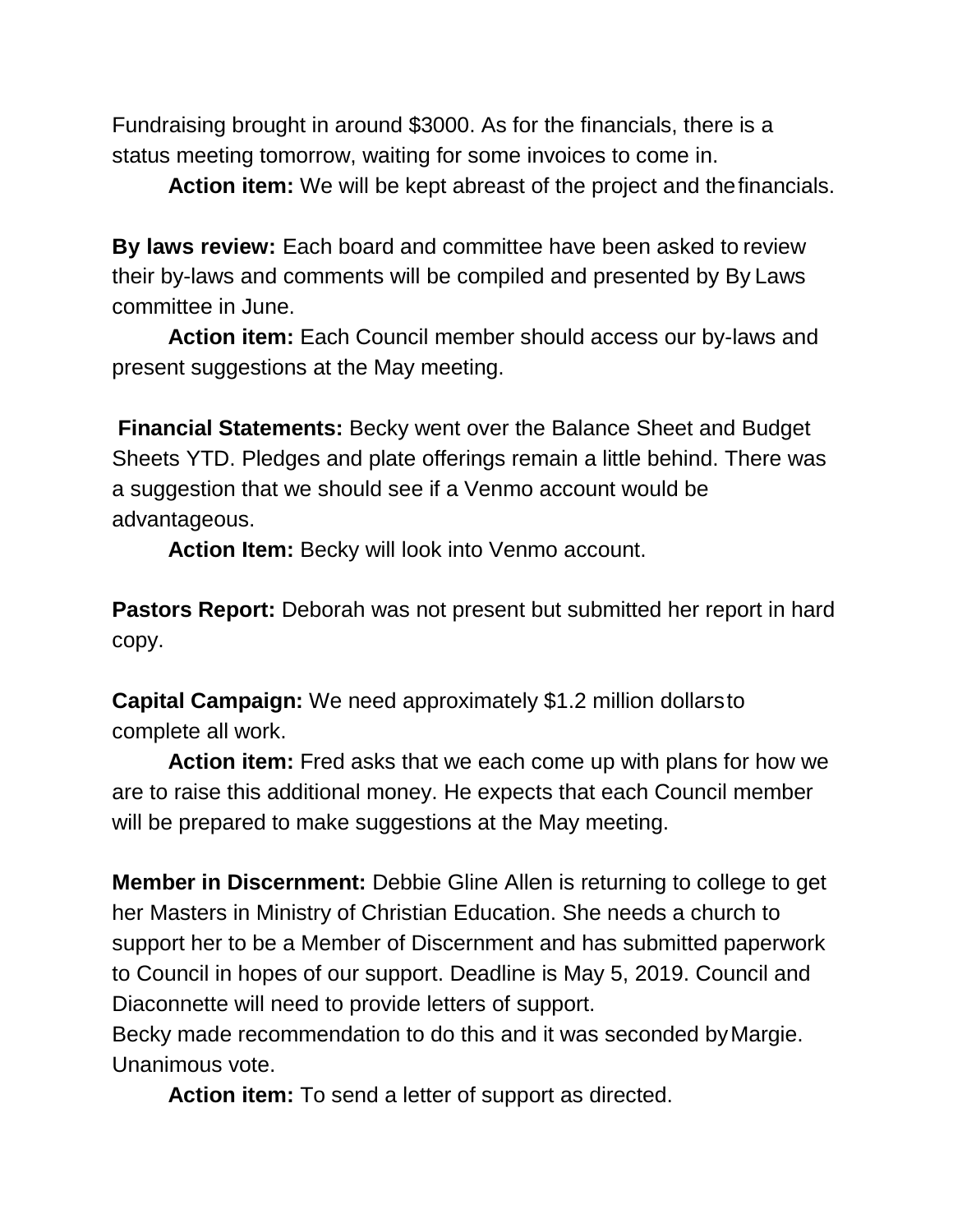## **Round Table:**

Beth reported that Missions is very pleased with the monies that have come in recently. Melanie has resigned so they are looking for another member.

Reni, Cathy P and Dee all commented that they feel Deborah has donean amazing job with all the activities that have gone on in our church this month.

Dee added that the interfaith service was wonderful. He would like to see the tables and chairs returned under the stage again. The peace pole is not quite finished, there is a rotted 4 x 4.

Anne commented that the Ministry of Care is doing very well. By-Laws have met twice and will meet again. There will be another Dining for Dollars, this time at Panera in May.

Cathy Z representing Personnel reports that they are rewriting job descriptions for the choir director and accompanist. Chris Ferrin has resigned due to transportation issues. Suggestion that we recognize him on his last day May 5. We will need an interim accompanist . Personnel is also looking at by-laws. Pastor Deborah work units are increased of late. Personnel is finishing their Handbook.

Becky-none

Anne-Marie Merrill none. No update on IT issues. **Action Item:** Who is doing the IT issues?

John Bartel-kudos for all 300th Anniversary services. Rockingham Association meets May 5 and anyone is welcome.